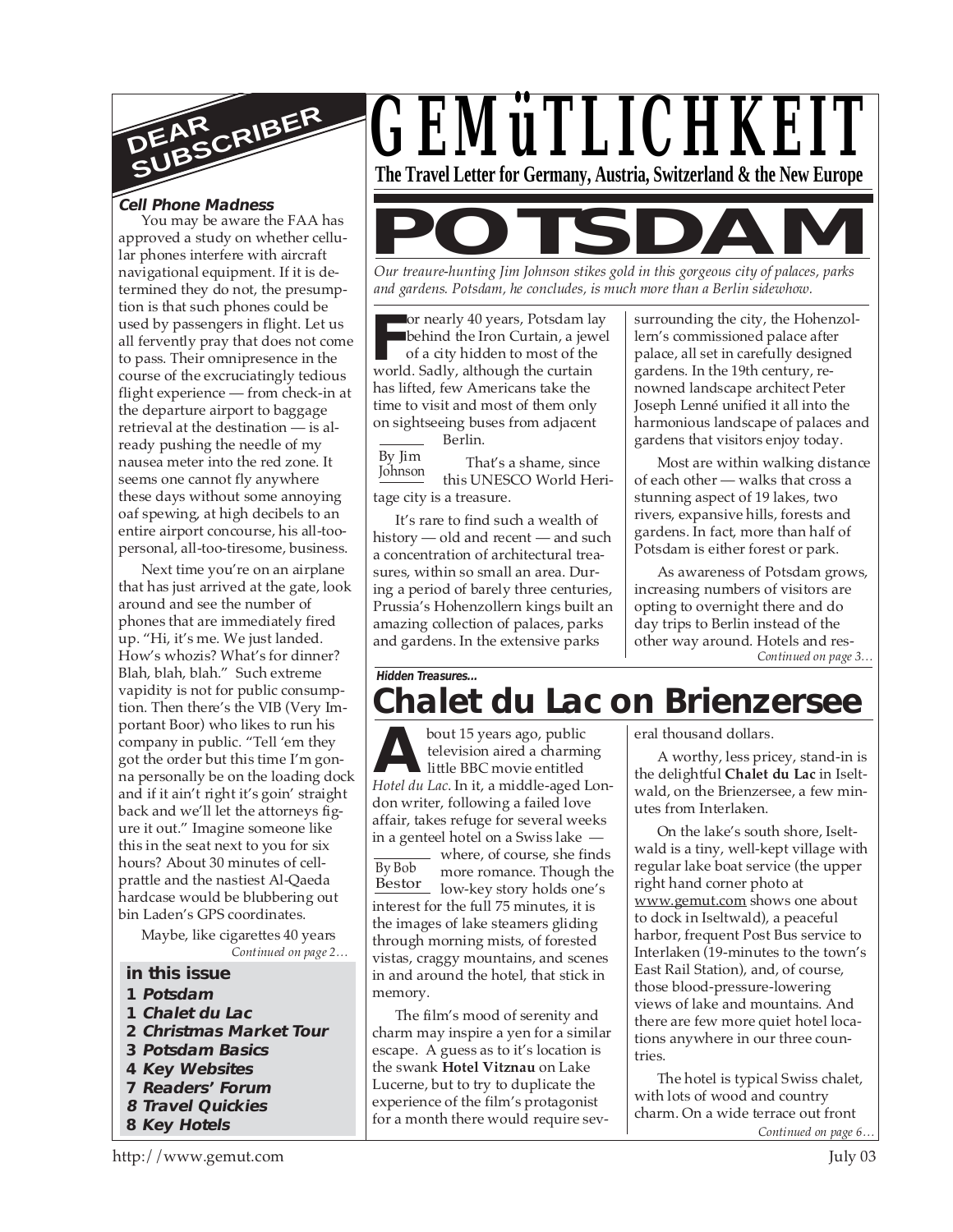#### http://www.gemut.com

## *DEAR SUBSCRIBER Continued from page 1*

ago, cell phones are being passed out free on street corners. *Everybody* seems to have one. In the Portland, Oregon, airport last weekend I saw a 10-year-old child chatting away on one. What was mom doing? Why, talking on hers, of course. (I caught just two words: aroma therapy.)

In my memory book of cellphone-conversations-I wish-I'd-never-overheard is one in which a young woman connected with a friend seconds after the wheels of our flight hit the runway in L.A. Unfortunately, it was 30 minutes before the plane got to the gate and allowed the talker's fellow passengers to escape what should have been a *very* private discussion. The dialogue involved a custody fight and those us trapped in our seats were privy to it all: the cheating husband, his new girl friend, his sleazy attorney, the children's ordeal, the whole sordid affair.

If in-flight cell phone use is allowed I predict a spate of "air rage" incidents followed by the adoption of cell-free seating areas.

 I'm confident that anyone clever enough to be a *Gemütlichkeit* subscriber would never offend fellow travelers in this way, but just in case someone thinks what they have to say to their wife, child, broker, mother, best pal, or business partner is interesting to rest of us, I'm here to assure them it is not. I'm not a Luddite, cell phones are great, but find a remote corner of the airport and have at it.

#### **Free Travel Info**

If you have email I suggest you sign up for two free *Gemütlichkeit*sponsored information sources. At www.gemut.com, type your email address under the heading "Free Newsletter." Once on the list you'll periodically receive info on special deals, discounts and breaking news about travel in our three countries.

The second is our new listserv **Gemut Travel**. You can join at www.topica.com/lists/germanictravel. So far it's just a handful of *Gemütlichkeit* subscribers exchanging travel information. If you have a travel question you simply ask the list via email and within a day or two you'll receive several answers from subscribers who've been where you're going and done what you plan to do. Recent topics have included New Year's in Vienna, Swiss hiking, Oktoberfest, and whether or not you need an International Driver's License.

Those who have never been part of a listserv should be aware they'll get every email posted to the list and when they reply to the list, every person on the list will see that reply. If you wish, you can reply 'off list' to a specific person, but that sort of defeats the sharing of information concept. And, if you don't want a lot of emails, you can opt to receive a daily digest of all list traffic.

The idea is to share the expertise of many savvy and experienced European travelers.

#### **Great Christmas Market Tour**

Every year *Gemütlichkeit* gets requests for information on Christmas markets and Christmas market tours. There are many of both. Tour operator **DER** offers an unescorted sixnighter that includes the usual Frankfurt, Nürnberg, Munich itinerary with daytrips by rail to Rothenburg, Augsburg and Stuttgart. Priced at \$607 it features Best Western hotel accommodations and no meals but breakfast. Basic stuff; you'll see the markets and DER is reliable.

For something special, however, take a look at Karen Pasold's 11 night, **Olde World Christmas Markets** tour that covers Prague, Leipzig, Erfurt, Weimar, Dresden, Krakow, and Budapest. The hotels are top of the line and include the **Kempinski Taschenbergerpalais** in Dresden, **Le Meridien** in Budapest, Prague's **U Prince** and, for a spot of East Europe romance, first-class private sleeper compartments on the overnight Dresden to Krakow and Krakow to

*Continued on page 8…* Budapest rail legs.

# **Using Gemütlichkeit**

• Foreign currency prices are converted to U.S. dollars at the exchange rate in effect at the time of publication. • Hotel prices listed are for one night. Discounts are often available for longer stays.

• All hotel prices include breakfast unless otherwise noted.

• Local European telephone area codes carry the "0" required for in-country dialing. To phone establishments from outside the country, such as from the USA, do not dial the first "0".

#### **Logging on to our Website**

Except for the most recent 12, back issues in text format from January 1993 are available free to subscribers only at http://www.gemut.com (click on "For Members Only"). To access the issues enter the user name and password published in this space each month. The new codes are:

User Name: **telahc** Password: **1656**

| Vol. 17, No. 6 <b>GEMÜTLICHKEIT</b>                                                                                                                                                                                                      |                                                                                                                                                                                                                                                                                                                                                                                  | <b>HOTEL RESTAURANT RATING KEY</b>                                                                                                                                 |                                         |                                                                                                                                |                                                                                                 |
|------------------------------------------------------------------------------------------------------------------------------------------------------------------------------------------------------------------------------------------|----------------------------------------------------------------------------------------------------------------------------------------------------------------------------------------------------------------------------------------------------------------------------------------------------------------------------------------------------------------------------------|--------------------------------------------------------------------------------------------------------------------------------------------------------------------|-----------------------------------------|--------------------------------------------------------------------------------------------------------------------------------|-------------------------------------------------------------------------------------------------|
| <b>July 2003</b>                                                                                                                                                                                                                         | The Travel Letter for Germany, Austria, Switzerland & the New Europe                                                                                                                                                                                                                                                                                                             | <b>Rating Scale</b><br>Excellent<br>Above Average                                                                                                                  | <b>Scale</b><br>$16 - 20$<br>12<br>- 15 | <b>Restaurant Criteria</b><br>Food<br>Service                                                                                  | 65%<br>20%                                                                                      |
| <b>Publishers:</b><br>Editor:<br><b>Contributors:</b><br><b>Web Master:</b>                                                                                                                                                              | Robert H. & Elizabeth S. Bestor<br>Robert H. Bestor<br>Doug Linton, C. Fischer, R. Holliday, Jim Johnson<br>Paul T. Merschdorf                                                                                                                                                                                                                                                   | Average<br>Adequate<br>Unacceptable                                                                                                                                | 8 -<br>11<br>4 -<br>0<br>- 3<br>$\sim$  | Atmosphere                                                                                                                     | 15%                                                                                             |
| <b>Consulting Editor:</b><br><b>Subscription Dept:</b><br><b>Subscriber Travel Services:</b>                                                                                                                                             | Thomas P. Bestor<br><b>Kurt Steffans</b><br>Andy Bestor, Laura Riedel<br>Gemütlichkeit (ISSN 10431756) is published 11 times each year by UpCountry<br>Publishing, 288 Ridge Road, Ashland OR 97520. TOLL FREE: 1-800/521-<br>6722 or 541/488-8462, fax: 541/488-8468, e-mail travel@gemut.com. Web<br>site: www.gemut.com. Subscriptions are \$59 per year for 11 issues. While | <b>Hotel Rating Criteria</b><br>People/Service<br>Location/Setting<br>Guestrooms<br>Public rooms<br>Facilities/Restaurant                                          | 30%<br>15%<br>30%<br>5%<br>20%          | <b>Value Rating</b><br><b>Outstanding Value</b><br>Very Good Value<br>Average Value<br><b>Below Average Value</b><br>A Rip-Off | <b>Scale</b><br>$17 - 20$<br>$12 - 16$<br>$9 - 11$<br>$5 - 8$<br><sup>n</sup><br>$\overline{4}$ |
| every effort is made to provide correct information in this publication, the<br>publishers can make no guarantees regarding accuracy.<br><b>POSTMASTER: SEND ADDRESS CHANGES TO:</b><br>Gemütlichkeit, 288 Ridge Road., Ashland OR 97520 |                                                                                                                                                                                                                                                                                                                                                                                  | <b>Special <i>O</i></b> Designation<br>By virtue of location, decor, charm, warmth of management, or<br>combination thereof, an especially pleasant establishment. |                                         |                                                                                                                                |                                                                                                 |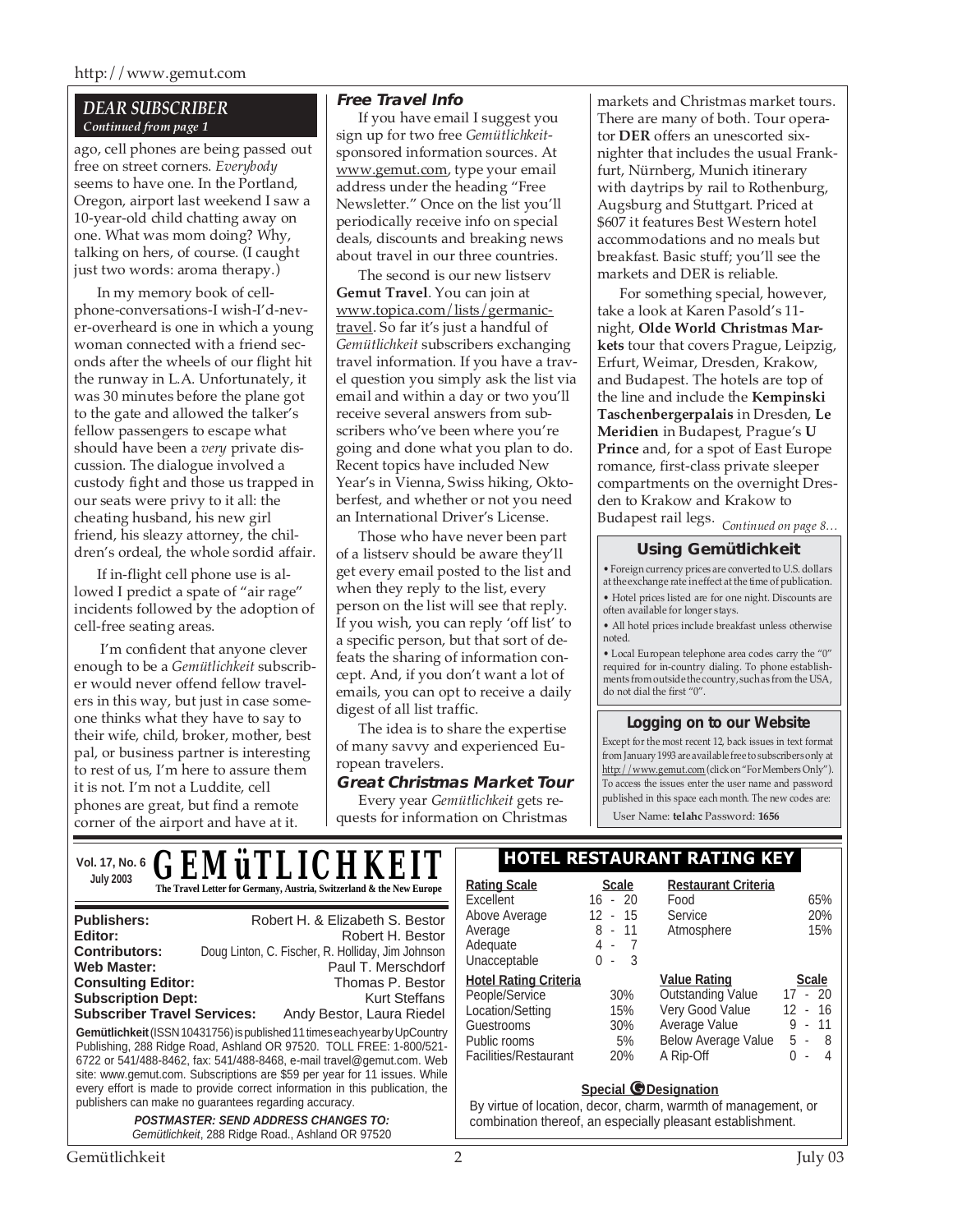# *POTSDAM Continued from page 1*

taurants seem to have a small town friendliness (visit a restaurant or pub twice in Potsdam and they'll know you) and are less expensive than in Berlin.

"Berlin is masses of people," said one American visitor. "For me, Potsdam fills the same need that it did for the 18<sup>th</sup>-century kings. It is a refuge, a peaceful place. I can spend hours exploring the parks, and never hear a car horn or see a traffic light. If I want bigcity action, I can be in the heart of Berlin in 25 minutes by S-Bahn or train. In Berlin, the evenings belong to the young. I'd rather stay in Potsdam."

That doesn't mean Potsdam is a sleepy backwater. As capital of the State of Brandenburg and a university town, it is lively by day or night, and benefits from an overflow of students and international residents from Berlin. So, despite being a city of barely 130,000 inhabitants, it offers a surprising variety of dining (and drinking) choices.

# **The Dutch Quarter**

Many of those options are in the Baroque Dutch Quarter, a group of red-brick, gabled houses built in the early 18<sup>th</sup> century to attract Dutch tradesmen. The four-block district is filled with courtyard restaurants, cafés and pubs like **M18**, **Hollow Pear**, **Flying Dutchman**, **La Maison du Chocolat** and **Café Heider**. Adjacent to the Dutch Quarter is Brandenburg Street, an 18<sup>th</sup>-century residential area built to house both families and Prussian troops — six soldiers to a household. Today, Brandenburg and neighboring streets have been transformed into wide pedestrian boulevards filled with smiling shoppers, and many of the houses into eclectic book stores, antique shops, boutiques and bistros.

Some Potsdam visitors also feel a poignancy associated with the recent past, starting with the 1945 Potsdam Conference, which in many ways set the stage for the division of Germany. It is a drama that played out quickly with the Russian occupation and the creation of the German Democratic Republic. The town is still marked by those times which, after all, ended a

#### **Potsdam Basics Population:** 130,000

**Elevation:** 30-50 meters (98-164 feet)

**Tourist Information:** Potsdam Tourismus GmbH, Am Neuen Markt 1, D-14467 Potsdam, tel +49/0331/275 58-0, fax 275 58-29, email information@potsdam.de, web www.potsdam.de

#### **Driving Distances:**

| <b>Berlin Center</b><br>Cologne<br>Dresden<br>Frankfurt/Main<br>Hamburg<br>Leipzig<br>Munich<br>Vienna | 35 km<br>540 km<br>220 km<br>535 km<br>280 km<br>180 km<br>575 km | 22 miles<br>334 miles<br>136 miles<br>331 miles<br>174 miles<br>112 miles<br>356 miles |
|--------------------------------------------------------------------------------------------------------|-------------------------------------------------------------------|----------------------------------------------------------------------------------------|
|                                                                                                        | 866 km                                                            | 536 miles                                                                              |
|                                                                                                        |                                                                   |                                                                                        |

**Nearest Airport:** Berlin **Rail Connections:** Via Berlin

scant 14 years ago. As recently as 1994, Potsdam housed 60,000 Russian soldiers. Those interested in the Soviet presence can still wander the former "Forbidden City," a walledoff villa district, once controlled by the KGB, and the KGB prison, now regional headquarters for Amnesty International.

Potsdam also presents an excellent case study of a former East German city adjusting to life in unified Germany. Under communism, many significant structures were torn down by the government or simply neglected. Of those that remain and are accessible to visitors, quite a few have been open less than a year, with restoration work funded by foundations and philanthropists. Work continues in other areas, including the ruins of the City Palace, which was built in 1662, severely damaged in 1945, and nearly demolished in 1961.

# **Sanssouci**

But, for most visitors, it's Sanssouci that's the prime attraction. Its Park alone covers 724 acres — compared to Central Park's 840 — and has three palaces: the rococo **Sanssouci Palace**, the Baroque **New Palace** and **Charlottenhof Palace**.

A king who joined his troops on the battlefield, Frederick the Great, commissioned Sanssouci in 1747 as a summer palace where he could find respite from the battle *sans souci.* His fatigue is evident in the statuary: the warrior in marble, his sword in its sheath, his shield down, and a look of weariness.

Most of what visitors see here are ornate originals — not reconstructions or duplicates — and perhaps Germany's most impressive example of rococo architecture. In front of the palace, terraced vineyard stretch in geometric shapes into the park.

Over the following century, others made their mark on Sanssouci Park with more construction. The New Palace, a massive, 200-room Baroque masterpiece, was built after the Seven Years' War to demonstrate Prussian pride — and in response to the palace at Versailles. The neoclassical Charlottenhof followed in 1826. A visual highlight then and now is the Orangerie, a 300-meter-long palace built to house large tropical plants —including 450 potted trees during the winter. In warmer weather, the grounds in front of the Orangerie become a Mediterranean garden complete with palm trees.

Many visitors to the park neglect the small but exquisite **New Garden**, built as an English landscape garden in the late  $18<sup>th</sup>$  century. Some Potsdam residents actually prefer the garden, a strip of green space between two lakes — the Heiliger See and the Jungfernsee. Relatively few tourists come here, even though it provides the setting for two charming palaces from two different eras: the **Marble Palace**, a Baroque jewel from the late 18th century, and **Cecilienhof**, the final Hohenzollern palace, built in 1917 in the style of an English country estate.

# **Cecilienhof**

Although Cecilienhof is the youngest of the Hohenzollern palaces, it carries perhaps the greatest direct significance for Americans and modern Europe. In the summer of 1945, it was the site of the Potsdam Conference that addressed issues relating to post-War Germany. What we take for granted today was then being defined and discussed. In many ways, the future of Germany was negotiated here — and with that future, the hopes and opportunities of not just of that nation but of Europe and the world. The participants, Truman, Churchill, and Stalin, often did not agree and in a sense the Cold War started at Cecilienhof.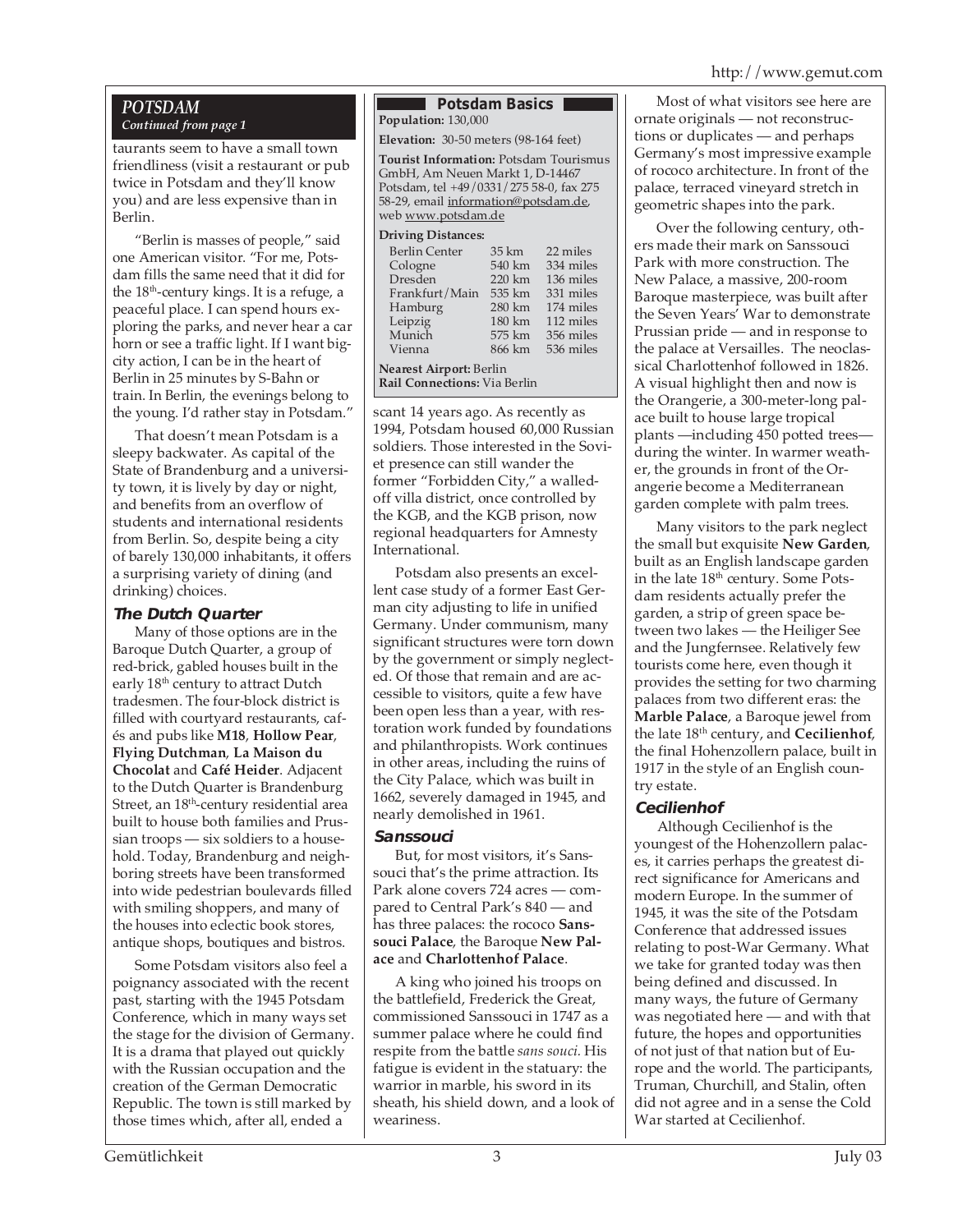#### http://www.gemut.com

Much of Cecilienhof looks as it did in 1945. The conference room is the same, its circular table ringed by chairs. Flowers still form a large red star in the entry courtyard. The offices of Stalin, Churchill and Truman have also been preserved, and visitors can almost feel the personalities, especially in Stalin's red, no-nonsense office whose plainness seems to reflect his cold brutality. Visitors can also see evidence of some of the mind games that went on — such as the chair Stalin placed in Churchill's study that was too small for the rotund statesman. It was also at Cecilienhof that Truman got word the Abomb was ready and where he gave the order to use it on Nagasaki and Hiroshima.

### **Babelsberg**

Even less visited than the New Garden is **Babelsberg Park**, just across the Havel River. Located on a bluff, **Babelsberg Palace**, built in the early 19<sup>th</sup> century in English Tudor Gothic style, offers a commanding view of the Havel landscape and ample opportunities to explore the romantic park. Babelsberg is also adjacent to one of Potsdam's several villa neighborhoods, whose expansive *Jugendstil* homes reflect the relative wealth of the late 19<sup>th</sup> and early 20<sup>th</sup> centuries.

Some proud residents joke that

#### **Key Websites for the Traveler**

**• www.gemut.com** Gateway site for travelers to Germanic Europe, including car rental, rail passes, hotel bookings, traveler feedback, travel tips and past issues (free access to back issues for subscribers; see log-on info on page 2).

**• www.viamichelin.com** The Michelin database of hotels and restaurants plus great interactive trip planning tools.

**• www.travelgearnow.com** Guidebooks, maps, travel accessories, luggage, all at 10% off for subscribers.

- **www.mapblast.com** Map and automobile trip planning. Locates routes and distances.
- **bahn.hafas.de/bin/query.exe/en** German rail. Train
- schedules throughout Europe, not just Germany.
- **www.sbb.ch/index\_e.htm** Swiss and European rail schedules.
- **www.ski-europe.com** Top web resource for skiers with much data on Alpine resorts.
- **www.myswitzerland.com** Website of Switzerland's national tourist authority.
- **www.germany-tourism.de** Germany's national tourist authority.
- **www.austria.info/us** Austria's national tourist authority.
- **http://www.hhog.de** Website for an alliance of historic German cities.

Potsdam is "Prussian Disneyland" due to the rich representation of other countries and cultures such as the Chinese Teahouse, the Dragon House, the Roman Baths, the Italian gardens around Charlottenhof, and, of course, the Dutch Quarter, the Mosque, and the Orangerie in the Sanssouci Park, the latter having been modeled in part on the Villa Medici in Rome. Then there's the **Russian Colony Alexandrowka**, with its 13 houses built in 1826 for Russian singers left behind after the Prussian-Russian victory over Napoleon.

#### **Krongut Bornstedt**

After extensive restoration, the faux Italian village at the royal estate **Krongut Bornstedt** reopened in June 2002 looking much as it did 150 years ago and selling many of the same goods. There's a wood-oven bakery, a candlemaker, a glassblower, a potter and a jeweler. Everything sold there is created on premises, right down to the tailor shop with its whirring sewing machine and to the *Bornstedter Bueffel* ("Bornstedt Buffalo"), a rich, frothy brown beer brewed as it was in the 17<sup>th</sup> century.

The best time to visit Potsdam is from May through October, although the end of July through August can be hot and humid. Fewer tourists come in May and October and, with the flowers in full bloom, May and June are perhaps the most colorful.

For the parks — especially the palaces — go early in the day. This isn't just to avoid crowds but also total disappointment. As part of the preservation process, the palaces are limited to a certain number of visitors each day. When that number is reached, they close. Pay attention to which palaces are open on which days, since is shut on a different day. The New Palace is the only one open on Mondays. Don't neglect the less popular palaces — historic and architectural gems that often offer no lines, no waiting.

While the parks and palaces are the prime attraction, set aside some time to walk around the Baroque Old Town. Also, some of the best views of the parks and palaces are from the lakes and river. Relaxing cruises are offered in varying lengths and routes,

from 90-minute lake tours to full-day excursions from Potsdam to Berlin and back.

For English-speaking visitors, Potsdam does present a few challenges. The city and tourism websites are in German, and public sightseeing tours are in German only. For that reason, you may want to consider hiring a private guide, especially if you have specific interests in history, architecture or culture — and don't mind spending \_120-150 (\$130-163) for a half-day. In addition, many city guides are also allowed to provide private palace tours which can cut considerable time from waiting in line. The tourist office — which does speak English — can help find and hire an appropriate guide. On a recent visit, Kevin Kennedy, an American who has lived in the Potsdam area most of his life and is working on a doctoral thesis relating to German history, was superb with his knowledge, passion and insight.

Potsdam features an efficient, comprehensive public transit system of trams and buses, which also connect with the S-Bahn and regional rail systems for travel to Berlin and throughout Brandenburg. Probably the least expensive way to explore Potsdam is on bus route 695, which makes an almost full circle past the major sights. Buy a single- or multiday pass  $\left(\frac{3}{13.50}\right)$  for one day to \_10/\$11.63 for a week), step on and off at leisure, and explore.

# **Lodging**

# Hotel am Luisenplatz

The Hotel am Luisenplatz is a charming Italian-style palace built in 1726 and converted in **EDITOR'<sup>S</sup>** 1997 to a four-star hotel. Upscale furniture is new as of November 2002. With just 25 guestrooms, all of them spacious and sumptuous, the hotel offers personal and cordial service — right down to the hotel dog, Boy, who greets guests and, with tail wagging, makes sure they arrive safely at their rooms. Inside rooms overlook the courtyard and hotel garden. Outside rooms view the Luisenplatz fountain, the Brandenburg Gate (Potsdam's, not Berlin's) and Sanssouci Park. Room 11 has three large, **CHOICE**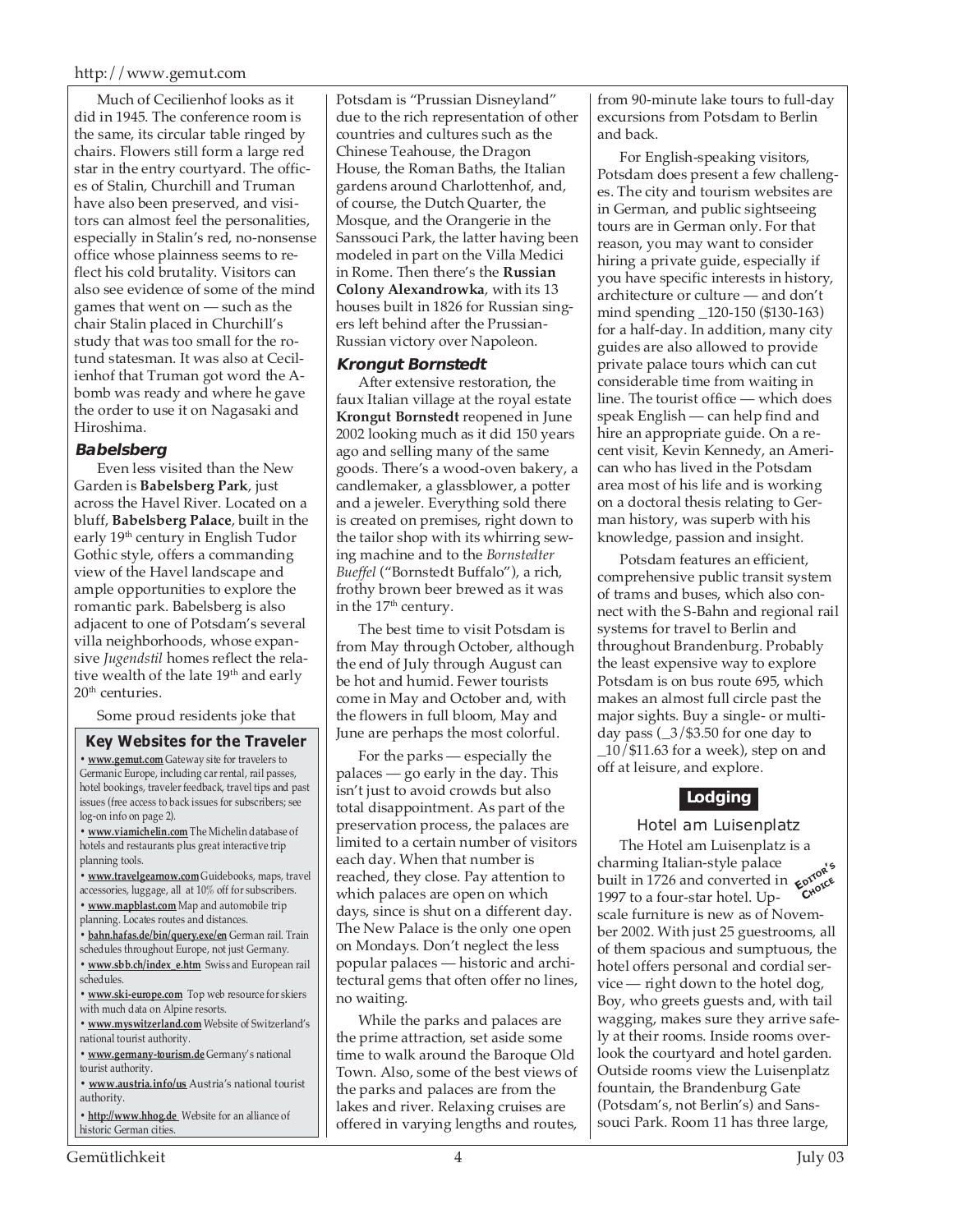bright windows to the park, with a balcony hidden behind the balustrade. Room 74 is the largest, a suite with a spacious bedroom with work area, a kitchen with skylight, and a huge living room.

The hotel also runs the adjacent **Bed & Breakfast am Luisenplatz** with smaller rooms, fewer amenities and super prices.

**Contact:** Hotel am Luisenplatz, Luisenplatz 5, D-14471 Potsdam, tel +49/ 0331/97 19 00, fax 97 19 019, email: info@hotel-luisenplatz.de, web: www.hotel-luisenplatz.de **Daily Rates:** Singles €79-109 (\$92- 127), doubles €119-139 (\$138-162), suites €129-169 (\$150-197). Bed & Breakfast building: singles  $\in$  49 (\$57), doubles \_69 (\$80).

**Rating:** QUALITY 15/20 VALUE 16/20

Wohnen+Arbeiten, Das Kleine Apartment Hotel im Hollaender Haus

Hollaender House is in the heart of the Dutch Quarter, a red-brick, 18<sup>th</sup>-century building given 21<sup>st</sup>-century pizzazz. Though some of the oldest parts of the building still retain a Baroque character, the architect team that owns the hotel has created five showpiece apartments that recently made the pages of the German edition of *Architectural Digest*. The units are upscale, upbeat and fun.

The spaces are bright, spacious and airy — long, loft-like rooms with living areas set off by freestanding, box-like modules. Furniture and design are ultramodern. Unit 16 is on two-levels with kitchen and bath downstairs, living room and bedroom upstairs and a balcony overlooking the courtyard. Unit 25, a topfloor room with skylight, presents an 18<sup>th</sup>-century view over the rooftops of the Dutch Quarter.

While there's no room service or 24-hour reception, guests can enjoy a sauna and a bar. All rooms have kitchens. A nice touch, even for those who stay but a short time, is that your name goes on the doorbell. For travelers mixing business with pleasure, the Hollaender House also rents short- and long-term office space, conference rooms and provides secretarial service.

**Contact:** Wohnen+Arbeiten, Das

Kleine Apartment Hotel im Hollaender Haus, Kurfürstenstrasse 15, D-14467 Potsdam, tel. +49/0331/279 11 0, fax 279 11 1, email: hollaenderhaus@potsdam.de, web: www.hollaenderhaus.potsdam.de **Daily Rates:** €100 to 180 (\$116-209) per unit, depending on size; weekly rates €450-810 (\$523-942). Breakfast €8 (\$9). Bike rentals €7.50 (\$9) **Rating:** QUALITY 15/20 VALUE 15/20

# Hotel Vivaldi Garni

In 1750, Frederick the Great built a settlement for Bohemian weavers in Potsdam. The enclave, known as Old Nowawes, consisted of small twofamily homes with residential spaces and workshops. Today, the neighborhood has become a meeting and living place for today's "Bohemians," sort of an 18<sup>th</sup>-century SoHo. A group of the houses surrounding a quiet, cobblestone courtyard has become the Hotel Vivaldi. The building's exteriors maintain the historic feeling, while interiors have been renovated into spacious, modern guest rooms. Room five is especially bright and spacious with a terrace to the courtyard.

The Vivaldi, two long tram stops away from the central Old Town, is a good bet for guests who want to be even farther off the beaten path or who want to save a few dollars off the more central hotels.

**Contact:** Hotel Vivaldi Garni, Karl-Liebknecht-Strasse 24, D-14482 Potsdam, tel: +49/0331/74906-0, fax 74906-16, email walter-lindner@tonline.de, web www.vivaldipotsdam.de

**Daily Rates:** Singles from €70 (\$81), doubles from €80 (\$93) **Rating:** QUALITY 14/20 VALUE 15/20

# Schlosshotel Cecilienhof

Cecilienhof, in the heart of the New Garden, is perhaps Potsdam's most historic hotel. It was a Hohenzollern residence until 1945, a prestigious hotel in GDR times, and the site of the Potsdam Conference. To blend with the manor house's English style, the management chose an English interior design for the 1995 renovation. The décor features soft pastels, linen fabrics, parchment lampshades, and carpets specially woven to blend

# with themes of parks and gardens.

The 41 guest rooms are elegant and, despite the extensive renovations, still feel rich with history. Most have views to one of the palace's five courtyards, to the park or to the lake. Those who wish to splurge a bit can certainly take advantage of the hotel's expansive (and expensive) suites, like Room 40 — the Prince's Room — once the living area for the Hohenzollern children. (President Bush stayed in Room 44.) But doubles like Number 29, a spacious room with a brick fireplace (not functioning), view to the park and large bathroom, will be just fine for most folks. Although the double rooms and suites are expensive, the single rooms

—once the bedrooms of unmarried women staying overnight —are quite reasonable. Travelers who favor palace hotels will like the Cecilienhof just fine. Others may find the historic, manorial setting a bit overpowering. If mobility is an issue, specify the first floor (*Erdgeschoss*), since there are no elevators.

**Contact:** Schlosshotel Cecilienhof, Neuer Garten, D-14469 Potsdam, tel. +49/0331/37050, fax 292498, email; potsdam.cecilienhof@relexa-hotel.de, web www.relexa-hotels.de **Daily Rates:** Singles €110-135 (\$128- 157), doubles \_300-430 (\$349-500), suites from \_450 (\$523) **Rating:** QUALITY 17/20 VALUE 15/20

# **Food**

Wiener Restaurant und Café This quiet restaurant in a small neighborhood of art galleries across from Sanssouci Park is perfect for enjoying tea, coffee and pastries or heartier fare from south of the (Austrian) border. Creative and bountiful salads, such as arugula with pine nuts and strips of marinated duck breast in a honey-sherry dressing, are a speciality. You can also enjoy perhaps the best *Kaiserschmarrn*—that eggy, gooey, sugary fried-pancake dessert—north of Linz. Weekday breakfasts are extremely popular, and Sunday brunch is definitely worth any wait. Park-goers should note that picnic baskets are available starting at \_20 (\$23) for two people.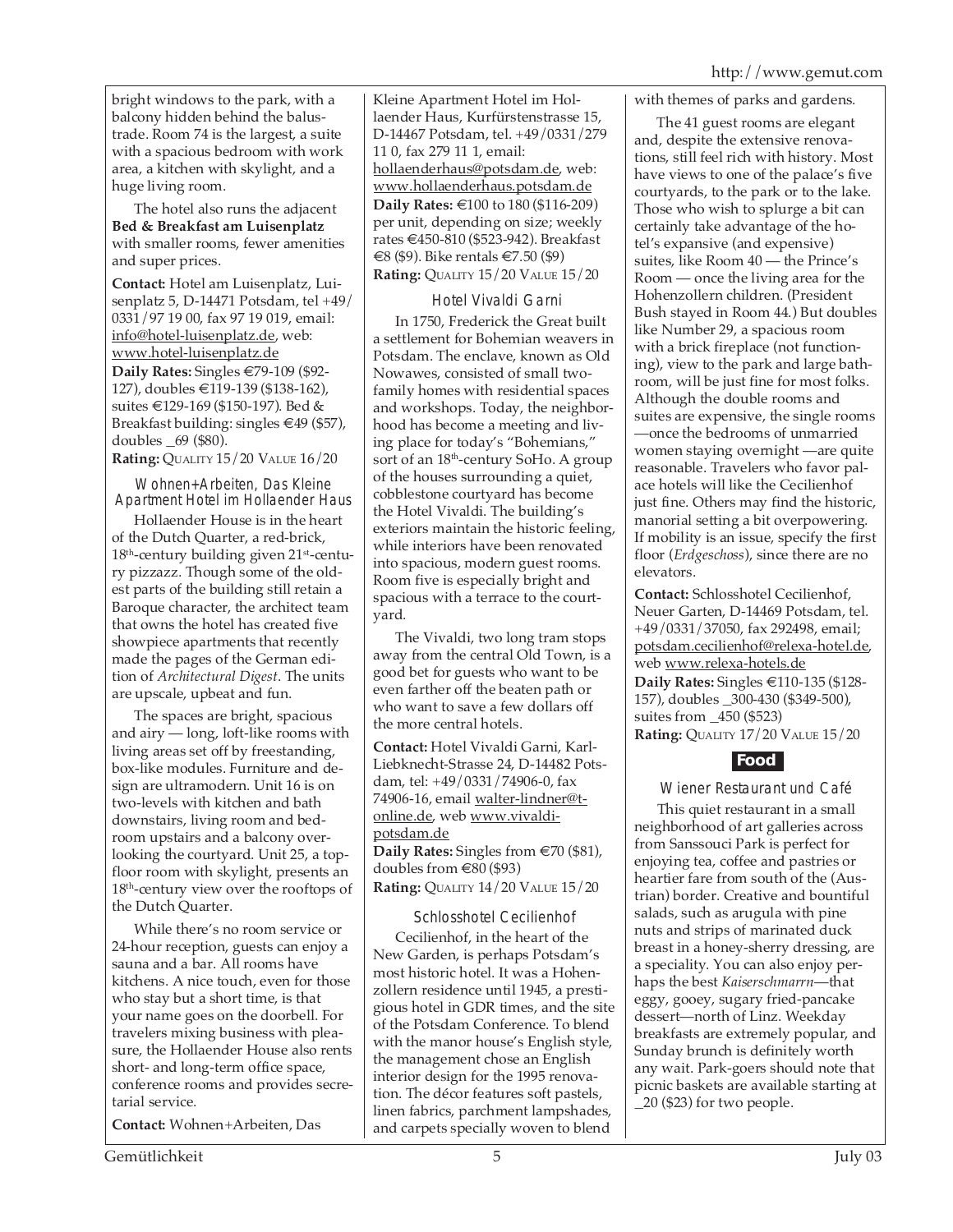**Contact:** Wiener Restaurant und Café, Luisenplatz 4, D-14467 Potsdam, tel +49/0331/967 8314 **Rating:** QUALITY 14/20 VALUE 15/20

## Café Heider

Located in the Dutch Quarter, the Heider is considered the most traditional café in Potsdam and its 1731 building has been a coffee house since 1872. It was rebuilt in 1995 with plans from an old Berlin café. Since residents and visitors of all ages and backgrounds come here to meet, eat, drink and relax, it's garnered the nickname, "Potsdam's living room." And it does have a nostalgic, parlor feel to it with sofas, gilded mirrors, wall-hangings and old black-andwhite photographs. While service is attentive, the overall atmosphere is laid-back. Dishes are reasonably priced with tasty entrées like salmon with risotto, beef roulade and pork cutlets with Brussels sprouts for less than €10 (\$12). The café also offers a variety of pastries, teas, coffees, beers, wines and spirits inside or on its 150 seat terrace.

**Contact:** Café Heider, Friedrich-Ebert-Strasse 29, D-14467 Potsdam, tel +49/0331/320 5596

**Rating:** QUALITY 13/20 VALUE 14/20

Zum Fliegenden Holländer Zum Fliegenden Holländer — The Flying Dutchman — is a pleasant, relaxed restaurant on the fringe of the Dutch Quarter. The building dates to 1736 and the restaurant to 1881, and the dining spaces feel historic: wood plank floors, exposed ceiling beams, soft lighting, and fireplace with Delft tiles. It's a good choice for travelers in search of Brandenburger specialties like roast pork rolled with plums and served with red cabbage and potato dumplings, stuffed cabbage with potatoes, or calves liver with apples and onions served with potato puree. And there are a number of fish dishes.

Most entrées are between €16-26 (\$19-30), though there are often superb specials for €12-15 (\$14-17). At lunch, soup and an entrée are offered for €8.50 (\$10). Service is attentive and well-paced, and food is tasty and piled high.

**Contact:** Zum Fliegenden Holländer,

Benkertstrasse 5, D-14467 Potsdam, tel +49/0331/27 50 30, fax 27 50 321, website www.prostmahlzeit.de/ zumfliegendenhollaender **Rating:** QUALITY 14/20 VALUE 14/20 **M** 

#### *CHALET DU LAC Continued from page 1*

are tree-shaded tables that overlook the harbor. On a fine day from this vantage point one could pass an entire morning, afternoon or evening, or perhaps all three, watching the lake, the comings and goings of its boats, the surrounding mountains, and the foot traffic on the lakeside walkway that runs in front of the hotel.

Inside, an unpretentious reception area is flanked by dining rooms. The one on the left and down a few steps is somewhat formal while a turn to the right is toward the livelier and, in our view, more desirable, *Stube*.

The hotel's food is a big plus. Excellent and down-to-earth, it has made the *Stube* the village social center and attracts customers from all over the region. After our first meal, we decided to look no farther and dined there four consecutive nights.

Though the *Stube* is our room of choice there seems to be something of a pecking order in who sits there and who doesn't, with locals perhaps given preference. After being taken to the *Stube* on our first night, we were surprised 24 hours later to be seated in the stiffer, less jolly, dining room. With but two other tables occupied it made for a rather dull evening. The food and the prices, however, are the same in both rooms. The next two nights we reserved early in the day and were accommodated in the *Stube*, but not without some knitted-brow consultations with the reservations book.

The four meals were consistently excellent — large portions, well-prepared, and assembled from topgrade, very fresh ingredients. As one might imagine, lake fish is the feature attraction and whether sauteed in butter and scattered with almond slices (*Zanderfilet meuniére*/CHF 32/ \$24), or in a hearty stew (*Felchen Geschnetzeltes*/CHF 32/\$24), it is firstrate. The *Rösti* (fried potatoes) is faultless and a small carafe (5 DL/ about two-thirds of a bottle) of Swiss Pinot Noir cost CHF 22 (\$17). A *Stange* (small beer) is CHF 3.3 (\$2.30) and desserts range from a scoop of ice cream for CH 3 (\$2.27) to Grand Marnier Parfait for CHF 10 (\$7.58). It is as the hotel's website proclaims: "fresh fish, Swiss wines and local beer at a fair price." One could hardly ask for more. Guestrooms are also very much of the genré; rustic and smelling pleasantly of the predominate building and decorative material, wood. Number 7, on the first floor had a low, wooden ceiling, rather small, multi-paned windows, a separate sitting area, a well-lit bathroom and, best of all, a balcony overlooking the harbor.

The price of accommodations facing the lake is about 10% to 15% higher than those with a view to the mountains, but worth the additional expense.

Those traveling by car will find free hotel parking while rail travelers can take the bus which leaves Interlaken's Ost Bahnhof at 38 minutes past the hour for the 19-minute ride to Iseltwald.

Here's an idea for a relaxed oneweek vacation, especially for East Coast subscribers. Saturday morning fly to Zürich and board the train at the airport for the two-hour and 40 minute run to Interlaken, and from there the few minutes by bus to Iseltwald by bus. Stay the entire week at the Chalet du Lac, dividing time among long walks, lake boat rides, reading on your room's balcony, and eating well each night in the *Stube*. The following Sunday, do it all in reverse.

**Daily Rates:** Singles €110-135 (\$83- 102), doubles €170-210 (\$129-\$159) **Contact:** Hotel-Restaurant Chalet Du Lac, CH-3807 Iseltwald, tel. +41/033- 845 8458, fax 845 8459, email: abegglen@dulac-iseltwald.ch, web: www.dulac-iseltwald.ch **Rating:** QUALITY 15/20, VALUE 15/20

# **Things to Do in Iseltwald**

• **The great Jungfrau Region** is just minutes away. A **Jungfraubahnen Pass** (cost: CHF 165/\$127, or CHF 120/\$92 for Swiss Pass or Swiss

Gemütlichkeit 6 July 03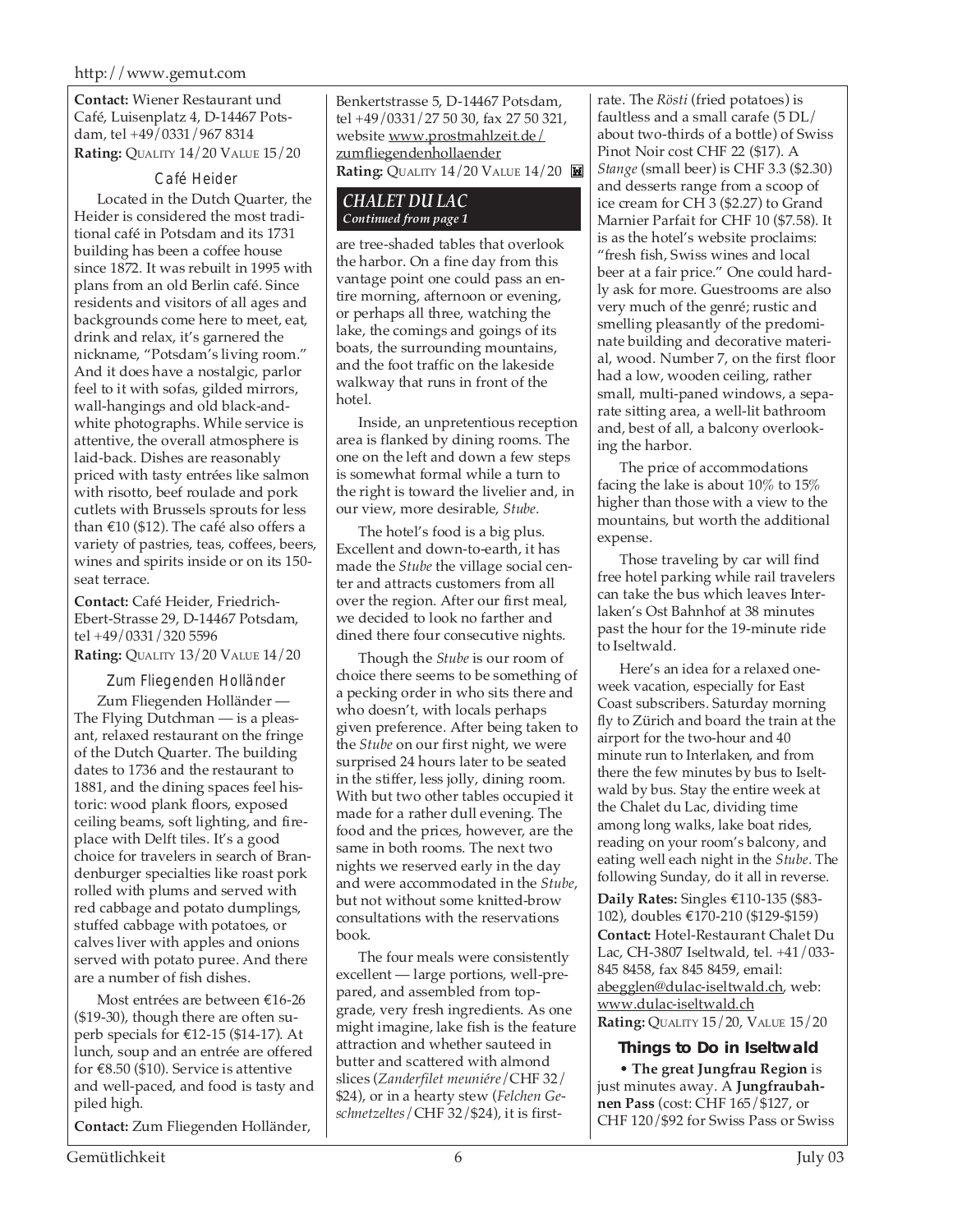Card holders) includes unlimited access via rail, funicular, bus, and cable car to the region for five days, including the **Jungfraujoch**, Europe's highest rail station (11,332 feet).

• **Ballenberg, The Swiss Outdoor Museum** is a collection of some 60 farm buildings — houses, barns, mills, all fully operational — which have been carefully dismantled and brought to this 200-acre site and reassembled. Very authentic. You won't just see a farm house, there will be shoes under the bed and clothes in the closet. In the kitchen the table may be set and bread baking. The garden behind the house grows the same crops as in 1850. In many buildings, Swiss artisans practice their crafts and you can see weaving, spinning, bobbin lace making, wood carving, wool dyeing, tatting, netting and shingle making. There is an alpine cheese dairy, a bakery, a charcoal works, a lime kiln, a small lumber mill and a blacksmith shop. There are rare animals including peacock goats, Appenzell crested chickens and strange, wooly-haired pigs. There's a picnic area and three restaurants.

• **The towns of Thun and Spiez,** on the adjacent Thunersee, are accessible by lake boat, car or rail and worth a visit. Each has a castle. We rate Thun's, along with it's old town, the better of the two.

• **The Brienzer Rothorn** rail station is just across the lake in Brienz, and can be reached by rail, car or lake steamer from Iseltwald. The ride to the summit of the Rothorn, at 7700 feet, is via rack-railway.

• **H. Huggler Wyss,** in Brienz, where some 20 professional carvers produce wood sculptures, is one of the last of its kind in Switzerland . Call or email ahead to schedule a visit (tel. 011/41/036/511679, email: info@huggler-woodcarvings.ch).

• **Take a Daytrip to Bern**, the Swiss capital. Walk the arcaded, cobbled streets of the old town. There are interesting shops on Spitalgasse, Marktgasse, Kramgasse, Gerechtigkeitsgasse and Postgasse. It's about 45 minutes by rail from Interlaken Ost and about the same by car.

• **Walk to Giessbach.** In front of the hotel, take a right turn on the

footpath that runs along the lake for the hour and 15-minute walk to Giessbach, site of the **Giessbach Falls** and the beautiful old **Hotel Giessbach**. Though the path is mostly flat, most of it is rough and rocky, so wear sturdy shoes. The hotel will make a sandwich to take along for about CHF 6 (\$4.60) or you can order lunch on the Giessbach's terrace. Return to Iseltwald via lake boat or walk. If you don't have a Swiss Rail Pass, tickets are sold on board for CHF 7.2 (\$5.50). Since they only run every hour or so, check the boat schedule before setting out — or take the boat to Giessbach and walk back.

• **An easier, shorter walk is to Sengg**, a hamlet of about 10 houses above the lake, some with beautiful gardens. In one rather dilapidated building is a pottery shop with interesting pieces. Look for the sign that directs walkers to a view point (*Aussichtpunkt)* above the lake. Where that path begins, note the immaculate little house on your left, with its brightly enameled green door, and a shiny outdoor red table and chairs sitting on a freshly laundered rag rug. Under the porch is a little cage of ceramic ducks. The exterior is cleaner than the inside of most houses. M

# **Readers' Forum**

# **Lower Case Weimar**

I am probably one of many who wrote to point out an error in your excellent report on Weimar. It was not the capital of the "Weimar Republic." I have seen this error perpetuated several times in print in various publications. Although the constitution of the republic that was established in Germany after the First World War was adopted in Weimar, the capital remained in Berlin.

I can second your recommendation of the **Hotel Amalienhof**. I stayed there for two nights in July 2000, and found it just as you described. As I remember, a brochure in the hotel revealed the origin of the name "Christliches Hotel" (Christian Hotel). At one time the building was used by the Protestant church as a women's shelter. I believe the hotel is still owned by the church and the income from it is used to support

their charitable work. There are several such hotels in various German cities. Weimar is, as you describe, one of those hidden treasures which is well-known to Germans but seems to be ignored by most Americans. Please keep this kind of article coming.

> **JIM MENTZER** VIA EMAIL

# **Hotel Near Coburg**

I've been meaning to send you an email about a hotel recommendation you made a few years ago...but never got around to it. When you recently mentioned the hotel again it spurred me to write.

After your recommendation for the **Gasthof-Pension Hofmann** I decided to stay there. Altenstein turned out to be a delightful small town (love the lighting at night on the old castle ruins) and the Gasthof was a real value for the price. And you were absolutely right about the restaurant. I usually shy away from ordering steak in Europe but this small hotel restaurant may have had the best steak I've ever eaten in Europe. I had brought a copy of the *Gemütlichkeit* article with me and showed it to the hotel's owner. He was both delighted and surprised since he did not know he had been featured. All in all, a really wonderful small hotel value.

This is an example of why your magazine is head and shoulders above most others of the genre. You obviously love to travel in Europe and love this region...and you make it special for "normal" travelers by offering a variety of price and experience options in your hotel and restaurant recommendations. Thanks.

By the way, I am a very experienced traveler in these countries ... and yet I still find new places to explore and excellent hotel and restaurant recommendations each month in *Gemütlichkeit*. This is despite the fact that I have spent about two to three months each year in Europe for the past 15 — with a significant portion in these countries. I am a tour guide with Rick Steves, I organize small group/private tours (via minibus).

> RICK GARMAN VIA EMAIL